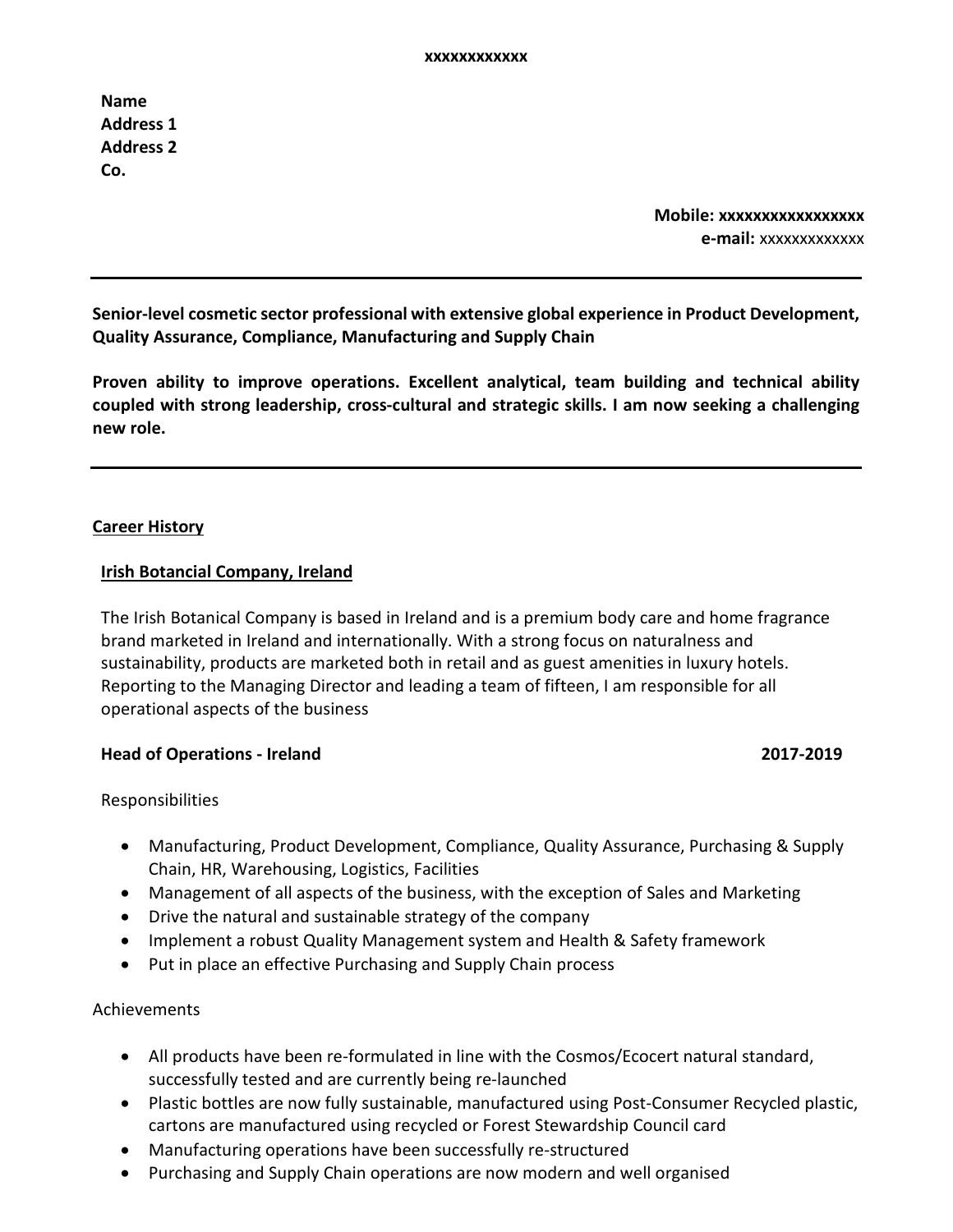• The Quality Management system has been fundamentally changed and is on target for achievement of ISO 22716.

# **N.Christian Perfume, UK**

N. Christian Perfume is an ultra-luxury fragrance brand developed in line with the principle; "Design first – to be the best that it can be – then cost it". Products are sold in department stores and perfumeries globally, including Harrods, Selfridges, Fortnum & Mason, Bloomingdales and Saks Fifth Avenue.

N. Christian Perfume is part of the Christian Services Group and is headquartered in London. Reporting to the COO, I was responsible for a team of five and led Quality Assurance, Compliance, Product Development, Purchasing and Supply Chain operations for the company

# **Head of Operations - UK 2016-2017**

Responsibilities

- Quality Assurance, Compliance, Product Development, Purchasing & Supply Chain
- Leadership of the Operations team
- Giving direction to the business in general from a supply chain and product perspective.
- Development of the overall purchasing strategy.
- Restructuring the Supply Chain to be more responsive and leaner.
- Development of a strong product development and quality capability for the business.
- $\bullet$  3<sup>rd</sup> Party Supplier development

# Achievements

- Put in place a second source for finished product manufacturing in line with a strategy to move away from an over reliance on a single source.
- Implementing a new 3PL provider, leading to a 30% reduction in the cost of 3PL services to the business.
- Established a product development process and a Quality Management System
- Reorganised the Operations team, bringing a new demand planning focus, with close alignment to the forecasting process and sales target.

# **Kamal Group, Dubai**

The Kamal Group operates a number of leading regional and international brands The group, headquartered in Dubai, has a turnover in excess of AED 1.2 billion, with 700 stores, employing 4,000 people representing a global mix of 57 nationalities across 8 countries in the Middle East. Reporting to the Brand Director (Divisional Managing Director), I managed a team of 20 people across Purchasing, Quality Assurance and Regulatory Affairs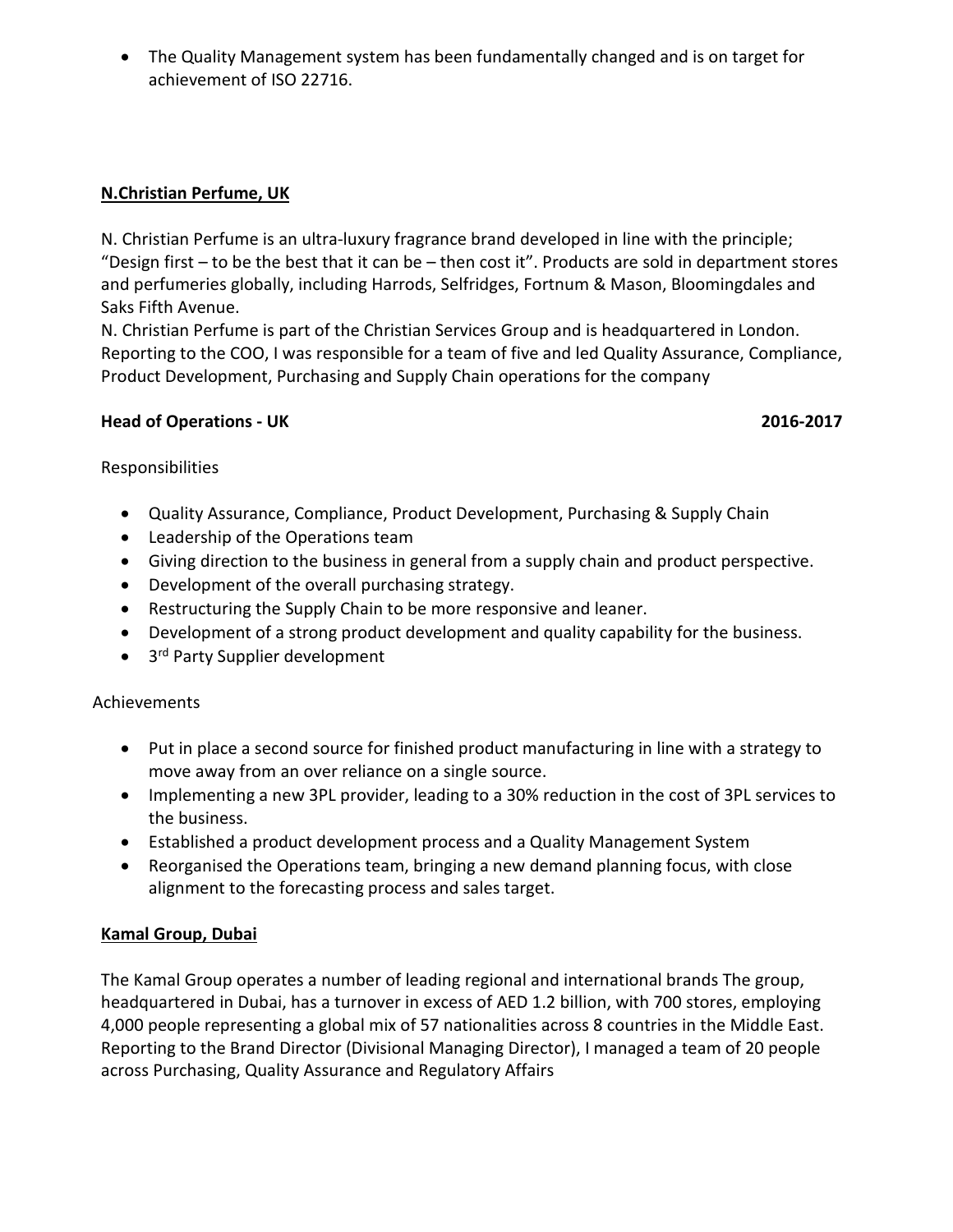# **Head of Product Development - Dubai 2014 – 2015**

## Responsibilities

- Management of the Product Development, Quality, Compliance and Purchasing teams for fragrance, personal care and colour cosmetics
- Development of the Regulatory & Quality Management function and strategy
- Managing 3<sup>rd</sup> party supplier development, audit and approval
- Sourcing strategy for the brand, development and improvement of the supplier base.
- Category management, optimisation of turnover, margin and profitability across the product range.

# Achievements

- Developed a Quality, Technical and Regulatory strategy for the business
- Implemented a new supplier audit programme and supplier evaluation programme
- Implemented the Non–Conformance management process
- Developed a full sourcing strategy across all categories.
- Rationalised the supplier base, with a reduction of 40% in the number of suppliers.

# **LMG Beauty, UK**

LMG are designers, developers and manufacturers of design-led beauty and lifestyle collections. The company's expertise covers cosmetics, fragrance, toiletry, and lifestyle product. Within these fields, SLG creates bespoke private label collections, licensed product ranges and also has a portfolio of its own designer brand properties.

LMG Beauty is headquartered in Gloucester, UK. Reporting to the Managing Director I managed a team of 25 people across Product Development, Regulatory Compliance, Quality Assurance and Purchasing.

# **Head of Global Sourcing & Product Development - UK 2012 – 2014**

# Responsibilities

- Leadership of product development activities for beauty and accessories in the UK and China
- Development of the company compliance and regulatory affairs function.
- Ownership of the Quality Management function and development of quality policy
- Managing  $3<sup>rd</sup>$  party supplier development, audit and approval
- Developing and implementing the sourcing strategy for the business

- Created a new technical focus within product development with integration of regulatory compliance and packaging development into the product development process.
- Built a new technical and compliance team where none existed and aligned this new function with the business.
- Development and improvement of the supplier base in Europe and China, with the addition of new suppliers where strategically necessary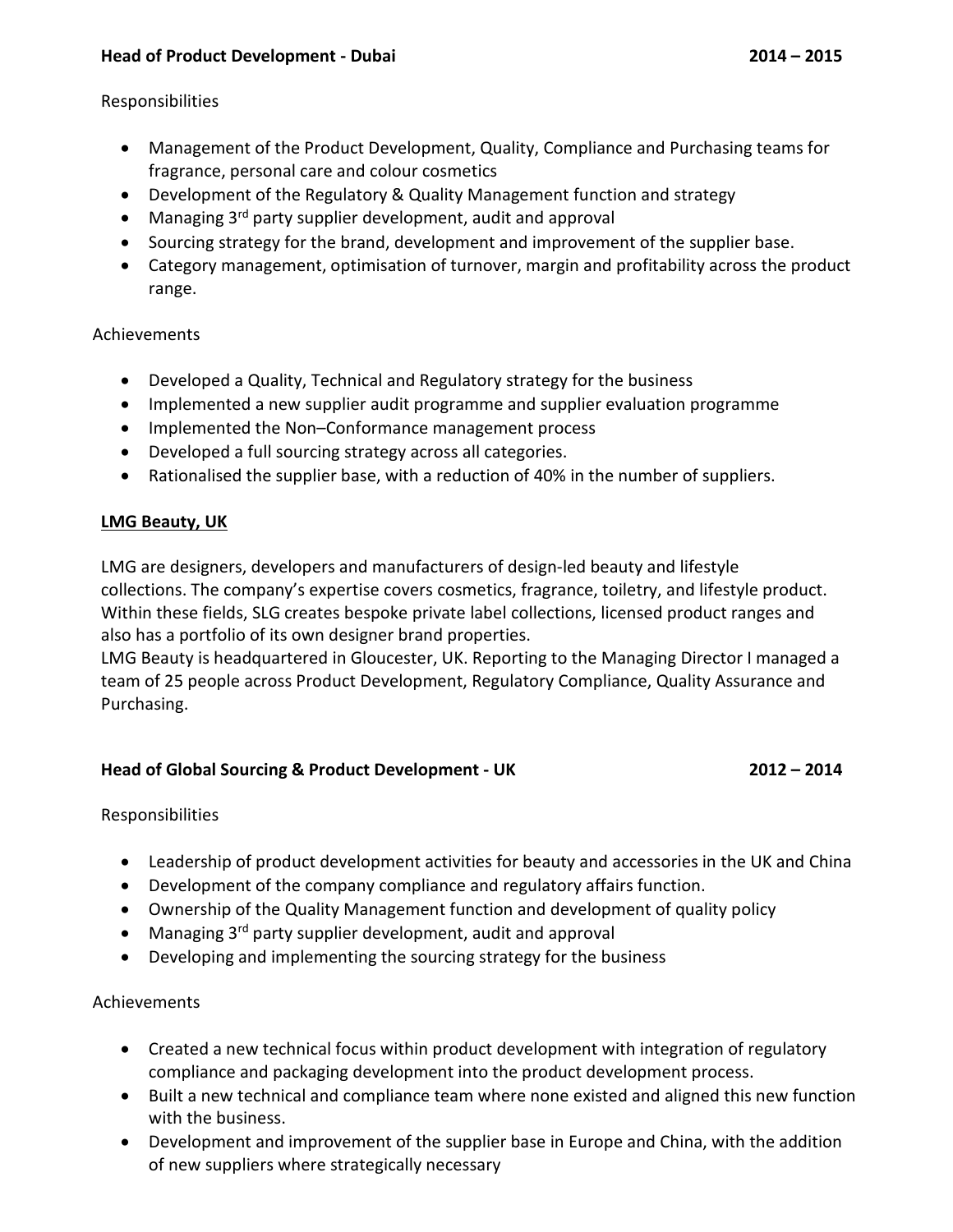• Implementation of the sourcing strategy with a focus on leveraged procurement and cost elimination.

# **Bo Cosmetics, Sweden**

Bo Cosmetics is a global, direct selling cosmetics company, with sales in over 60 countries. Bo offers a wide range of fragrance, personal and hair care, colour cosmetic, skincare, accessory and nutritional products. Headquartered in Stockholm, the company has 6,000 employees, 3.1 M consultants and a turnover of €1.4 billion. Bo Cosmetics is listed on the Nordic Exchange. Oriflame has 8 production facilities globally and also sources from a large number of 3<sup>rd</sup> party suppliers.

As a member of the Senior Management team I held a number of positions during 13 years in the company. From 2003 to 2010 I had overall responsibility for quality in Bo. In 2006 I become Group Quality Assurance Director, and joined the Global Supply senior management team, reporting to the Global Supply Director. In 2008 I relocated from Dublin to Sweden as part of the relocation of head office functions.

 **2009 – 2010**

# **Senior Director Global Quality Assurance - Sweden**

# Responsibilities

- Ownership of the quality strategy with full responsibility for quality across the business
- Leadership of the corporate quality team and the manufacturing site Quality Managers
- Planning, directing and controlling all quality requirements in the company
- Control and development of the global Quality System
- Managing 3<sup>rd</sup> party supplier development, audit and approval
- Managing internal manufacturing site audit, standardisation and improvement
- Customer Complaint, Non-Conformance & Adverse reaction management
- Promoting quality best practice and a culture of quality within the organisation

- Relocation of the Quality Assurance function from Dublin to Stockholm, recruiting, training and developing a new team, as part of the centralisation of key functions to Stockholm
- Integrating the quality assurance function into New Product Development activities as part of a strategic focus on quality by design
- Creation of a new "Wellness" category supplier base for nutritional supplements, with full responsibility for Supply Chain, Quality Assurance and Compliance activities for this new category
- Participation in the overall design of Bo's second Russian manufacturing site, with specific responsibility for achieving an environmentally sustainable building design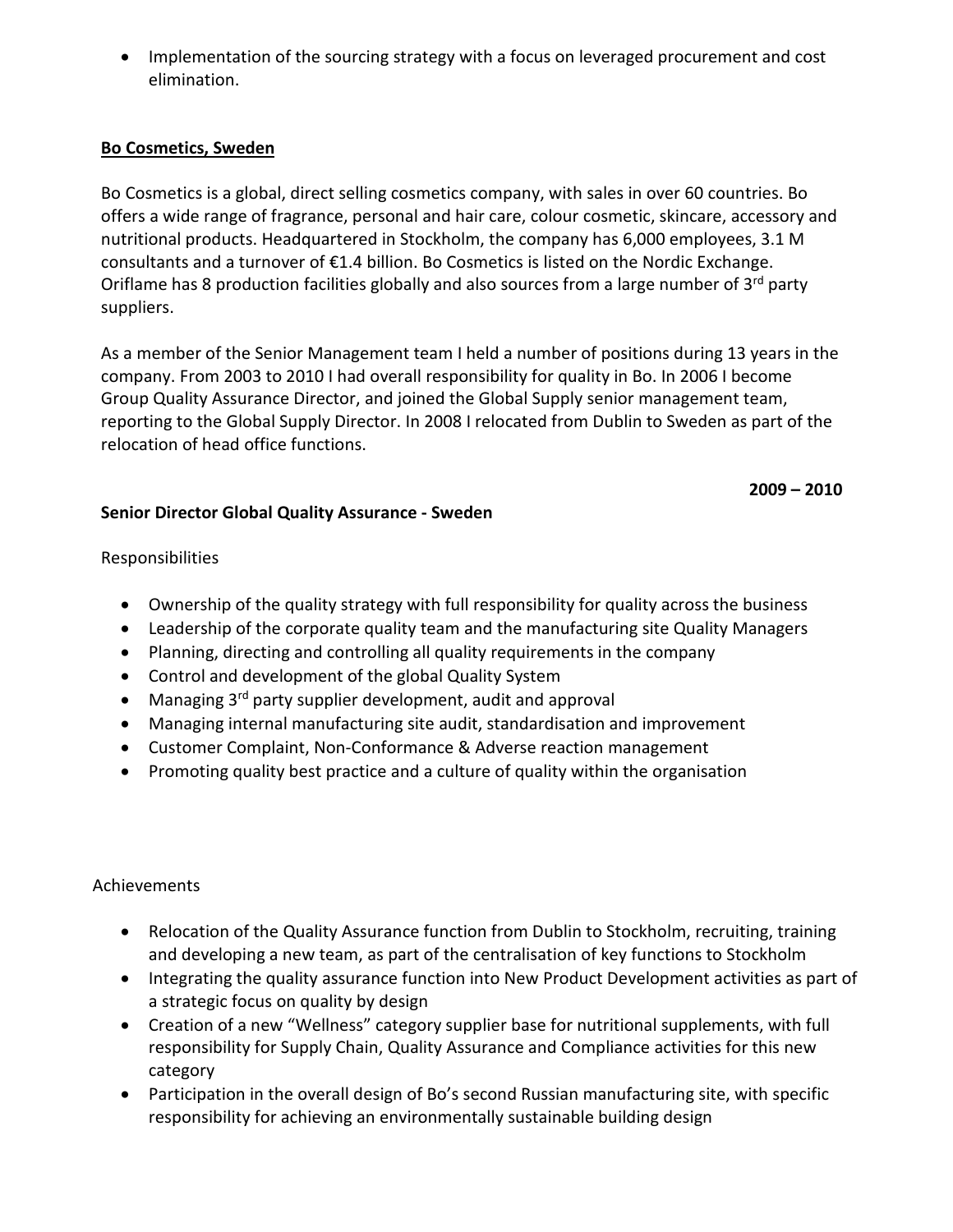### Achievements

- Development and roll-out of a new adverse reactions process, with a focus on fast response to reported adverse reactions as well as the better utilisation of adverse reaction data in raw material selection and product formulation
- Developed and implemented a new CSR Compliance process for Asian accessory suppliers, primarily in China, ensuring that suppliers are compliant with group policies on the environment, child labour, ethical employment practices and Health & Safety
- Participation in projects for new manufacturing sites in Shanghai and Moscow, including implementation of the group quality system

# **Head of International Quality - Ireland 2003 – 2006**

# Achievements

- Development of a lean and flexible quality system for Bo
- Development and implementation of a robust and credible Quality & Technical audit programme for Bo's internal cosmetic manufacturing sites and sixty global  $3^{rd}$  party suppliers, based around a cosmetic GMP Code of Practice
- Establishment of an effective Product Non-Conformance process, aligned with new product development and supply chain processes
- Integrated the newly acquired Swedish manufacturing site into the global business, focussing on facility upgrade, cultural change, quality system improvements and supply chain structures and activities

# **Technical Project Manager – Ireland & India 1998 – 2003**

# Responsibilities

- Integration of the newly established New Delhi hair care and skincare manufacturing site into Bo R&D, quality assurance and supply chain processes
- Training and development of the Indian team in formulation development, testing, scale-up and quality
- Coordination of product development activities between Head Office, R&D and New Delhi product development teams

- Created a free-standing R&D and packaging development function for Asia
- Implemented the Global Quality System at the New Delhi manufacturing site and cosmetic GMP at 3<sup>rd</sup> party suppliers in India, leading to sites being approved for both global and local supply
- Development of regional and global products, produced in India to corporate standards
- Approved Indian sources for key raw materials and packaging materials.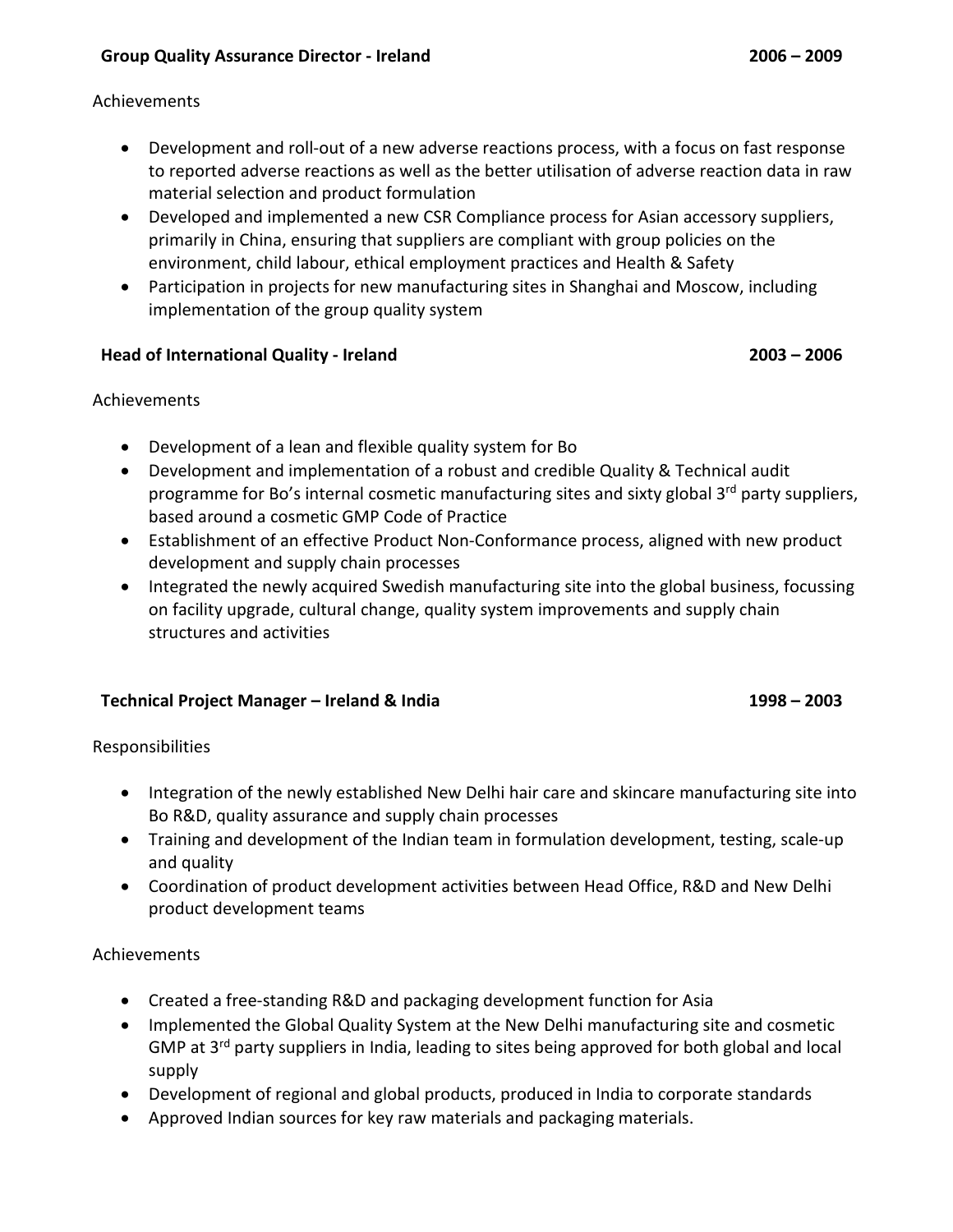# **Formulation Chemist - Ireland 1997 – 1998**

### Responsibilities

- Development of innovative skincare, hair care and personal care formulations in line with marketing brief and R&D policies
- Providing claims support data for marketing team
- Scale-up and industrialisation of formulations
- Management of graduate Chemists

# Achievements

• Launch of five successful new ranges of hair care and personal care products, as well as a number of stand-alone fragrance and skincare products, on time and to target cost

# **Marina Chemicals - UK**

Marina Chemicals, based in London, represents a number of well-known manufacturers of cosmetic ingredients, offering a range of functional and active raw materials for fragrance, skincare, body and hair care products.

### **Technical Sales Representative 1995 – 1997**

# Responsibilities

- Provide technical and formulation support to a broad customer base in the UK and Ireland
- Develop relationships and business opportunities with new and existing customers

# Achievements

- Created many new business opportunities, not only in the existing primary area of focus, activities; but also, in functional and commodity ingredients
- Greatly increased the geographical penetration of the business

# **Ciderwoods of England – UK**

Ciderwoods manufactures and sells premium personal care, fragrance and colour cosmetic products, sold in department stores and in Ciderwoods stores internationally

# **Technical Manager 1992 - 1995**

Responsibilities

- Development of fragrance, skincare and personal care products
- Quality management
- Raw material sourcing